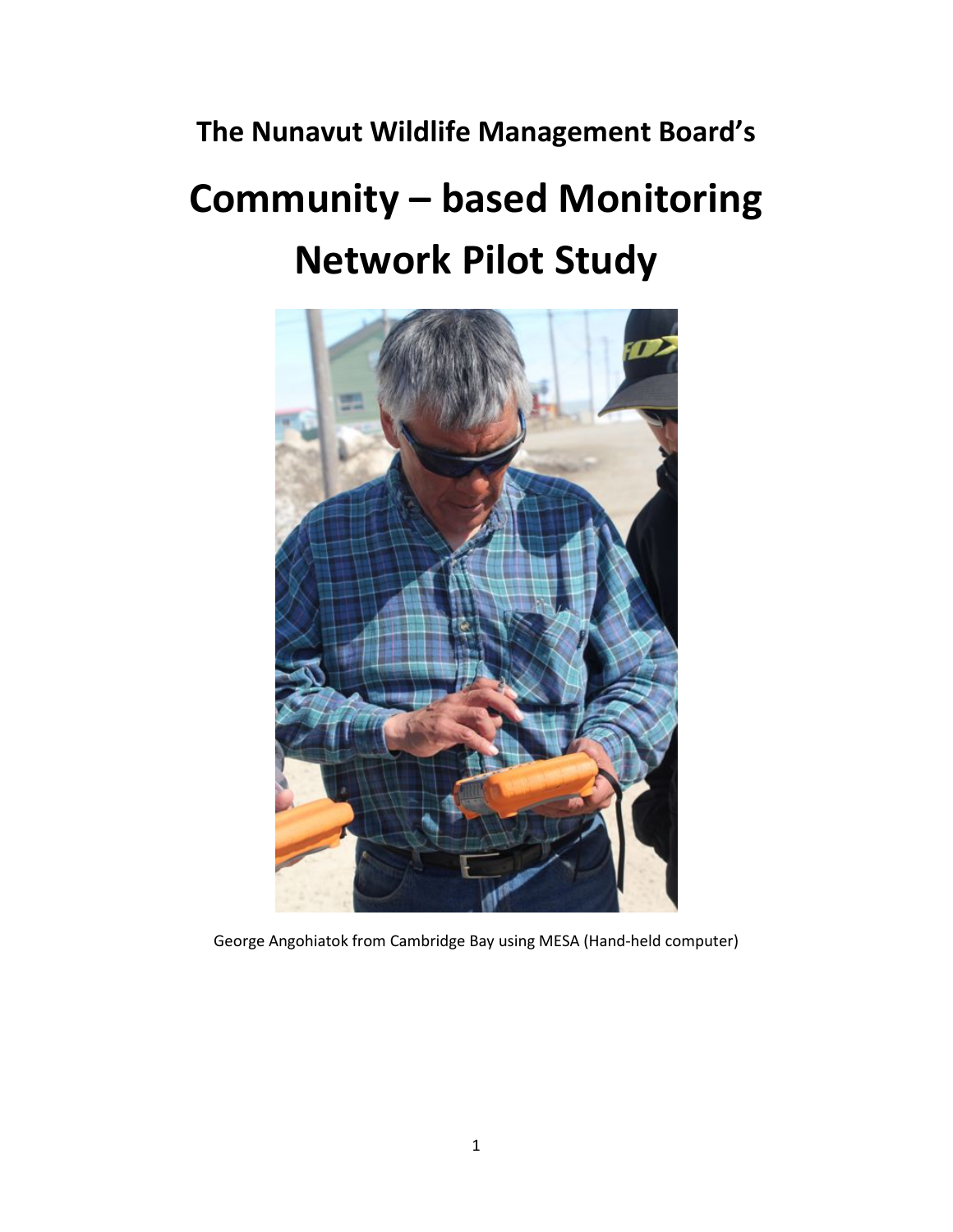# **What is the Community-based monitoring Network?**

The Community – based Monitoring Network (CBMN) Pilot Study brings together respected Nunavummiut harvesters to share their knowledge and observations about wildlife and the environment. Rather than rely on interviews to collect this information, participating harvesters are trained to use specially designed hand-held computers (MESAs) to record wildlife sightings, harvests, and other environmental observations while on the land.

When harvesters return from the land, trained data clerks in each of the communities transfer the information contained in the hand-held computers into a regional database.



The CBMN relies upon Harvesters, recognized by their respective communities as highly skilled and accomplished hunters, to record wildlife observations and harvests. The intent of the CBMN is to help compile information that is needed to address concerns affecting wildlife management, conservation, and Inuit harvesting rights and to obtain Inuit Qaujimajatugangit (IQ) information in a format that can communicate with scientific modeling.

The data collected will be used in various wildlife applications in Nunavut, such as assisting with making decisions on species management, including the protection of habitat and the proposed listing of endangered species. Data collected will be combined to create a collective storehouse of knowledge that will be used to improve local, regional and Nunavut wildlife management practices by ensuring decision making bodies have up to date, direct information from those who spend most of their time on the land.

By bringing together their knowledge and observations over time, participating harvesters will help answer some important questions about wildlife, which might include the following: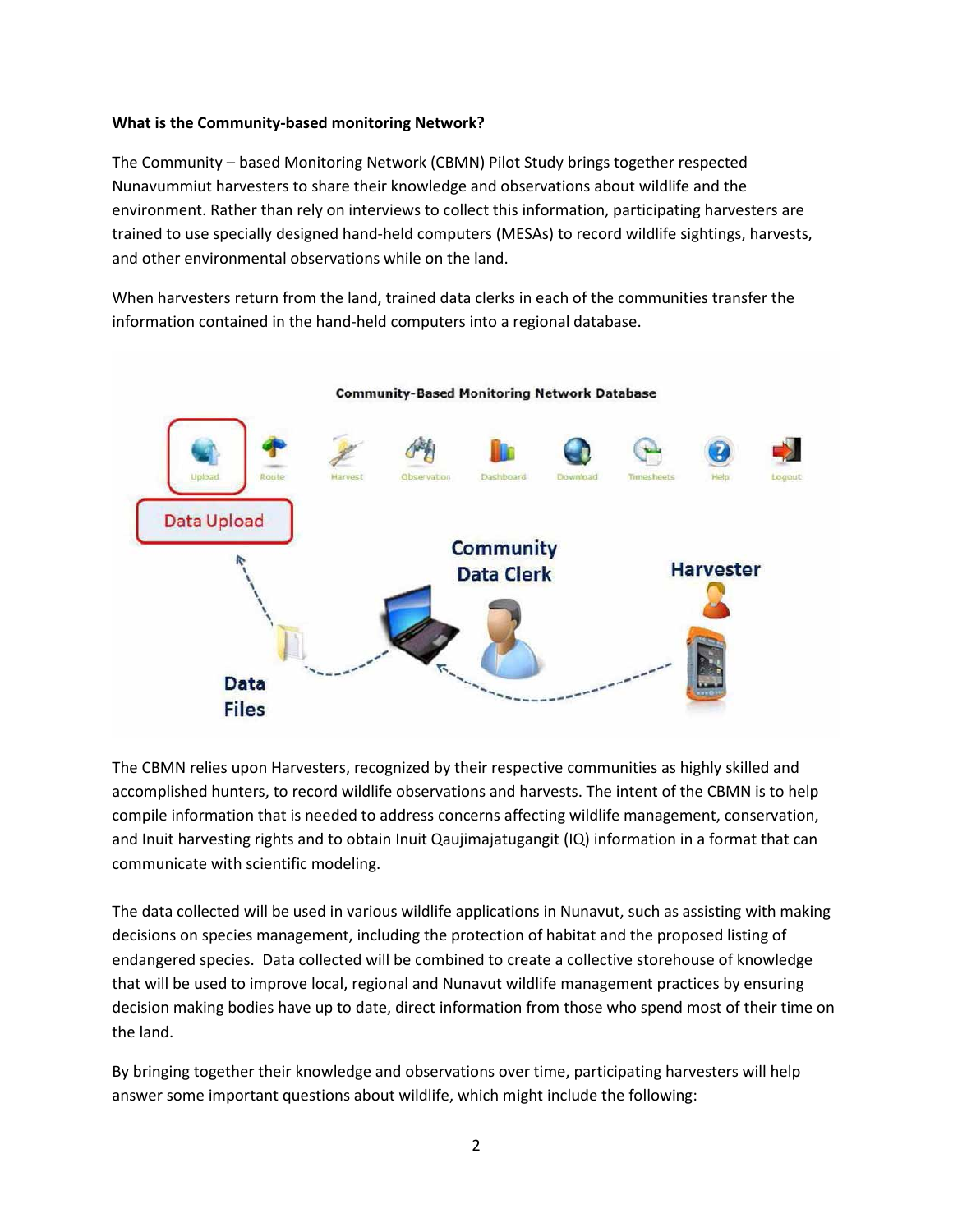- How are migration routes or seasonal ranges changing?
- What are the most effective harvesting techniques?
- Where is the most important habitat that should be protected from development?
- Where are sick or injured animals being observed, and how often?
- Are populations increasing? Decreasing? Remaining constant?
- What is the current level of harvest for key species?

# **Why is it called pilot study?**

The Nunavut Wildlife Management Board (NWMB) established the CBMN in three communities (Arviat, Cambridge Bay and Sanikiluaq) for one year to test the methods and get feedback from participants before deciding whether to expand the network to a full-scale, multi-year study in more Nunavut communities. The data collection period for the CBMN pilot study began in February 2012 and ended on January  $31<sup>st</sup>$ , 2013.

# **How was the idea formed?**

The idea to establish a CBMN pilot study grew out of discussions with local community members, Regional Wildlife Organizations (RWOs), Hunter and Trapper Organizations (HTOs), and other stakeholders, and through lessons learned during the Nunavut Wildlife Harvest Study (1996-2001).

All Hunter and Trapper's Organizations (HTOs) in Nunavut were sent information packages about the study. This package included a form which communities interested in participating in the study could fill out. Eight communities expressed interest in participating. Three communities were selected from this list.

The NWMB consulted with RWOs, Nunavut Tunngavik Incorporated (NTI), the Nunavut Inuit Wildlife Secretariat (NIWS), the newly formed Nunavut Inuit Wildlife and Environment Council (NIWEC) and other co-management partners on the criteria to select the most appropriate communities and harvesters for the pilot study. These criteria included but were not limited to: different social and economic circumstances (such as population size and employment rates), reliance on country foods, communities that had identified particular concerns about wildlife and/or the environment; and harvest level of marine mammals.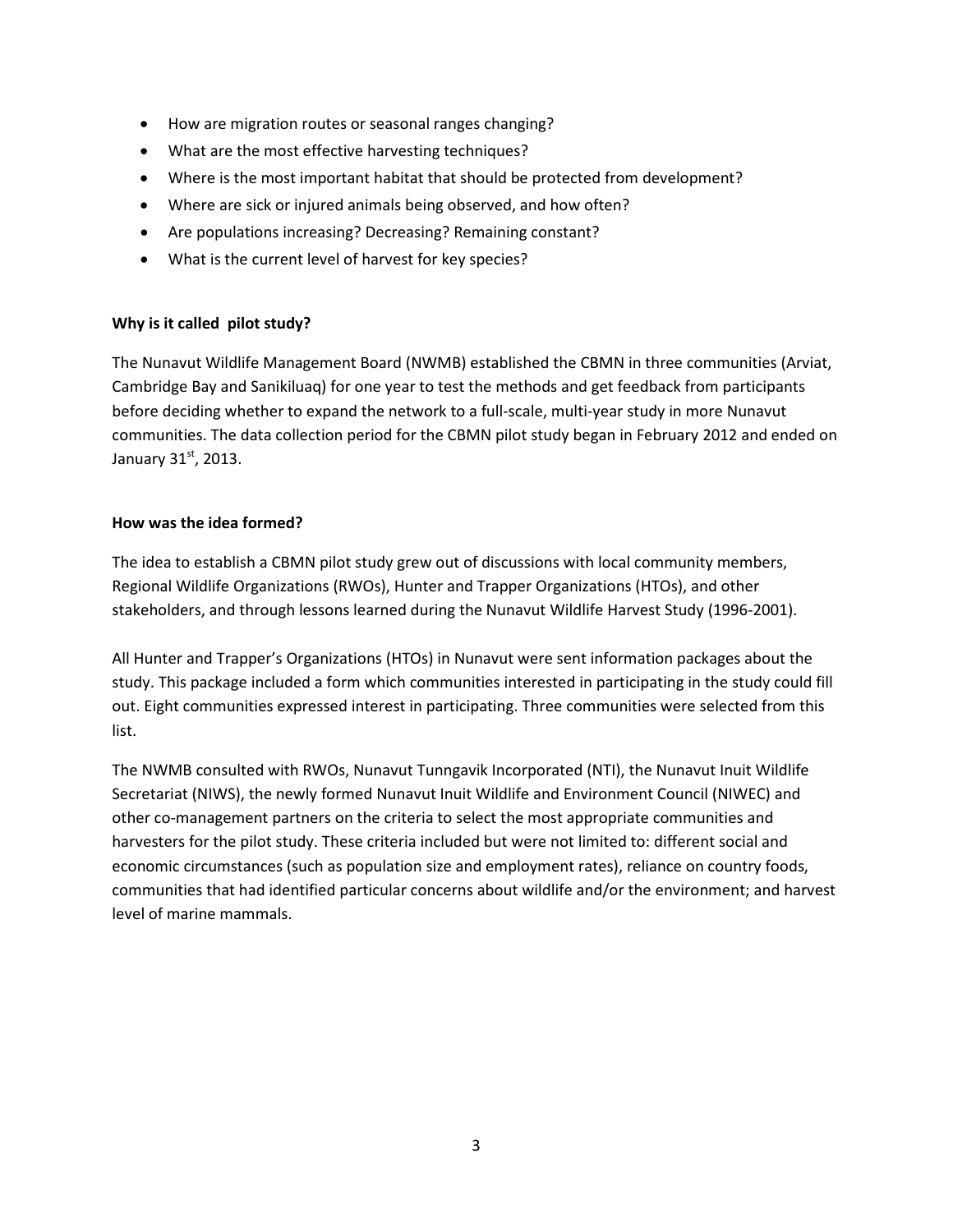

Sarah Spencer, NWMB staff with CBMN in Sanikiluaq

# **What are the Roles in the CBMN?**

Through a request for proposal process, the NWMB contracted IMG – Golder to oversee the day to day administration of the CBMN.

# Data Clerks:

Data Clerks were hired through a job competition. There is currently one data clerk in each community and they are responsible for:

- assisting with preparation and maintenance of equipment;
- distributing Mesas and Kestrels to Harvesters when they go on hunting trips and receiving them upon their return;
- downloading data from the MESAs and uploading the data to a database; and
- managing all data in a secure and confidential manner.

# Harvesters:

The NWMB values harvesters as professionals and the CBMN pilot study is built around their participation and hard work. Therefore the NWMB compensates harvesters for recording harvest data, and for making observations regarding wildlife and environmental conditions while they are on the land.

There are currently 20 harvesters in Arviat, 9 in Cambridge Bay and 4 in Sanikiluaq. Harvesters are expected to follow a Health and Safety Plan while out on the land.

The primary responsibilities of harvesters are to collect data using handheld computers (Mesas and Kestrels); data collected includes:

- travel routes;
- wildlife sightings;
- wildlife harvests; and
- environmental / weather observations.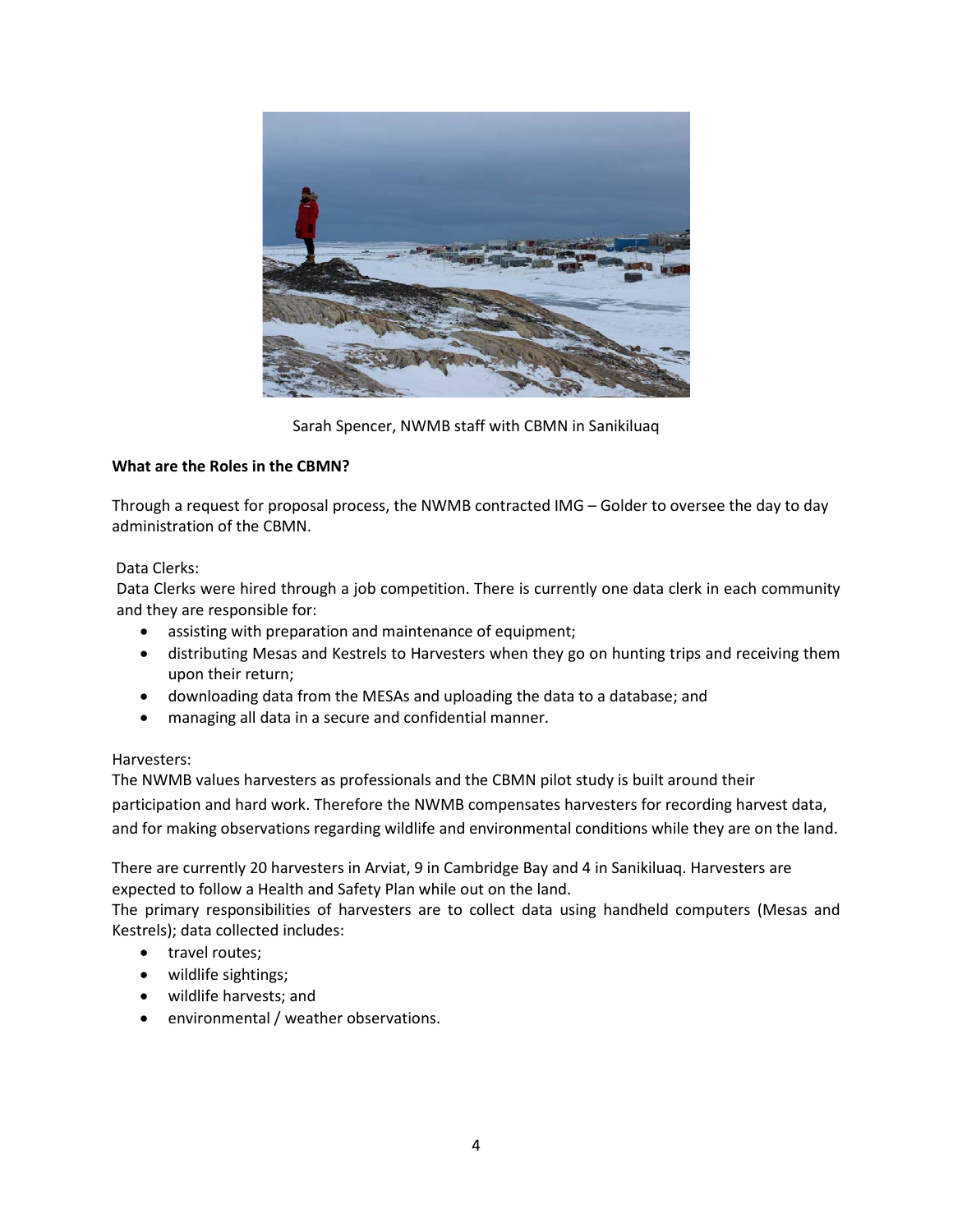Both harvesters and data clerks received training in the use of the hand-held computers and the management of information and data (see picture below).



Mid-point community meetings with harvesters in Arviat

# **What type of technology is being used?**

Noreca Inc. was hired as a sub-contractor by IMG-Golder and is responsible for the technical components of the program. Noreca developed the software for the handheld computers and their duties include but are not limited to: purchasing new equipment, equipment maintenance, maintaining the web application, server, and database, developing and installing software, including upgrades, as well as training study participants.

The two main tools carried by the harvesters are the MESA (hand-held computer) and the Kestrel (portable weather station) (See pictures below).

The MESA is made by Juniper Systems. This is a rugged computer and is built to withstand four foot drops, full immersion in water and extreme temperatures. The MESA appeared to live up to its name during the pilot study; however, in temperatures below minus 25 degrees Celsius the batteries depleted quite rapidly. Joe Pameolik from Arviat is currently involved in a research and development project to try and mitigate this issue.

The Kestrels are rated to work in temperatures of up to -10̊ C and that appeared to be their limit. Harvesters found that in temperatures below this limit, it takes a long time to calibrate the device and they may wait 5 to 10 minutes to get a wind speed and direction.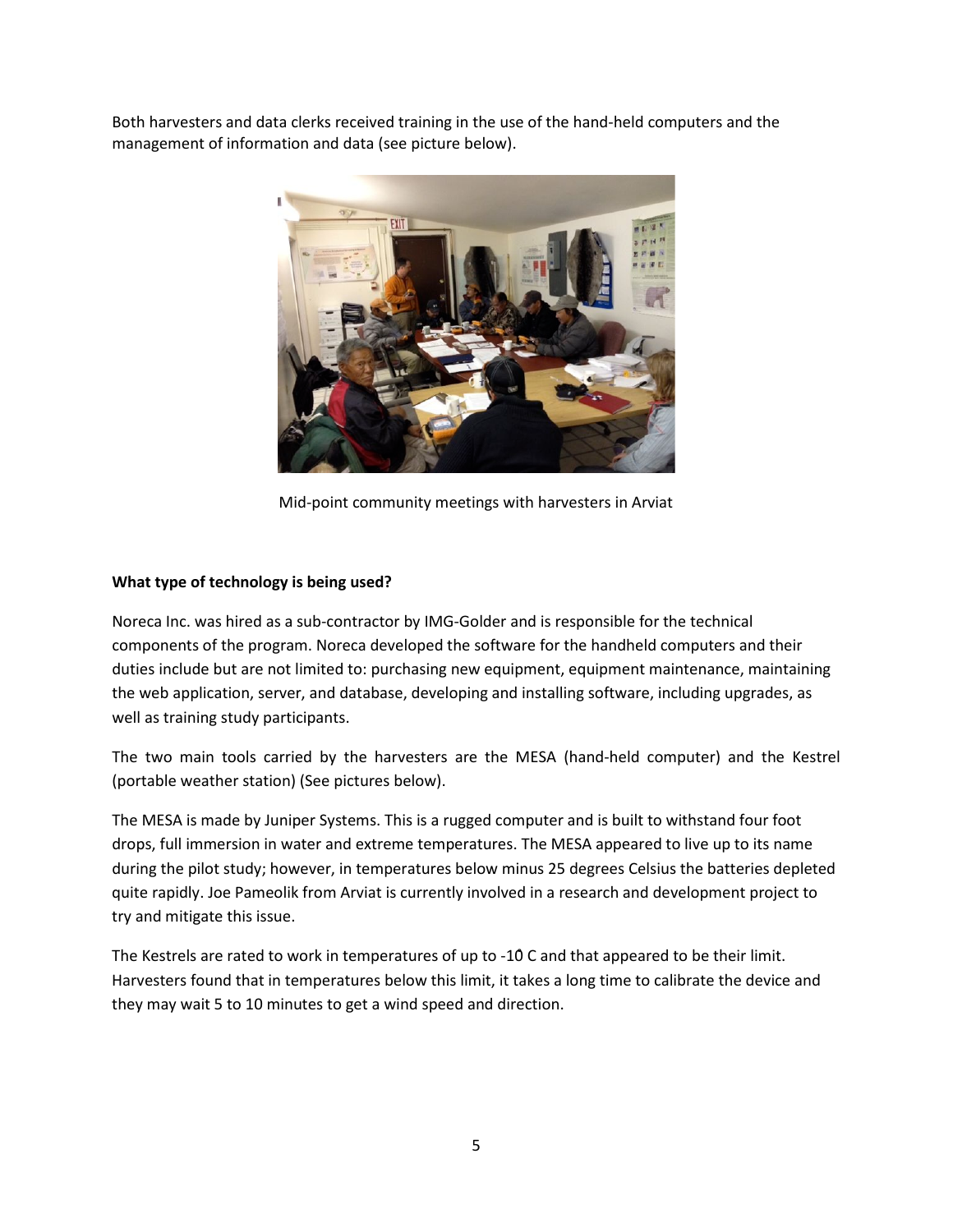

The many features of the hand held computers (MESAs) make them very versatile in terms of data collection. The software includes a series of screens. Each screen includes a question that harvesters respond to which describes what was harvested/observed. The software includes English, Inuktitut and Inuinnaqtun translations. An internal GPS records the travel route taken by the harvester. Harvesters are required to take a geo-tagged photo of their harvest/observation before they are able to complete the entry. Harvesters also have the option of recording an audio track, which can clarify what they harvested/observed or can be used to record oral knowledge.

There are several advantages to using this type of technology, most notably, the bias of harvester recall is eliminated because they take the hand-held computers out on the land and record the information in real time.

The picture below shows an example of two screens (left) which are part of the software used by the harvesters and a list of data files that can be collected (right).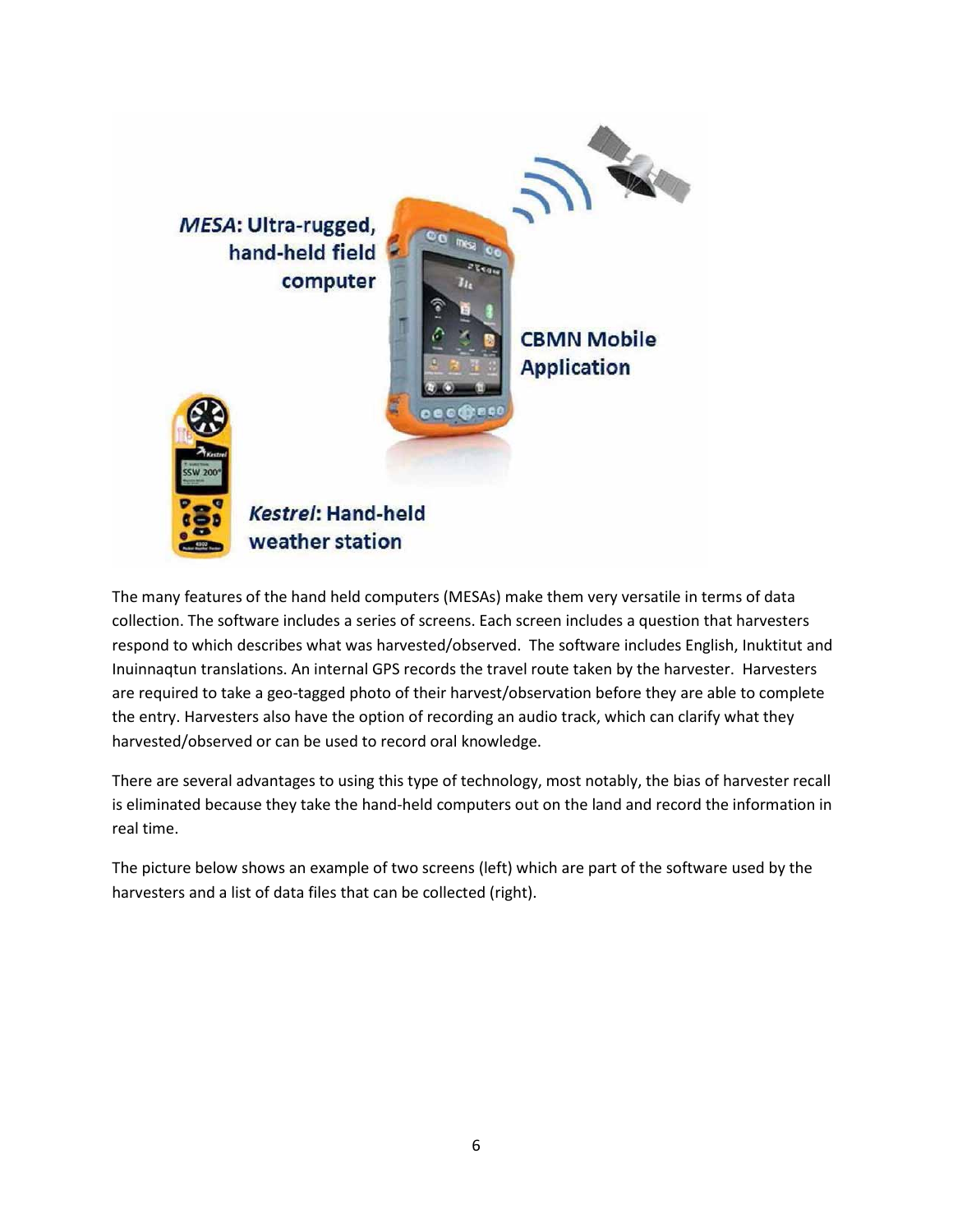

# **How will data be stored and who will have access to it?**

This topic requires further discussion. Secure storage of the information contributed by Inuit harvesters is an important component of the pilot study. The NWMB will be establishing guidelines in conjunction with participating communities and co-management partners about how to best manage and care for the data.

Currently there are 3 levels of access. Using a unique ID and password harvesters have access to their own data, the Data Clerks have access to their communities' data and IMG-Golder, their sub-contractors and NWMB has access to all of the data.

Noreca Inc. has developed a database tool that allows the user to create graphs and charts which provides summaries of the data by choosing combinations of pre-determined criteria. Examples of this can be seen in the picture on the following page.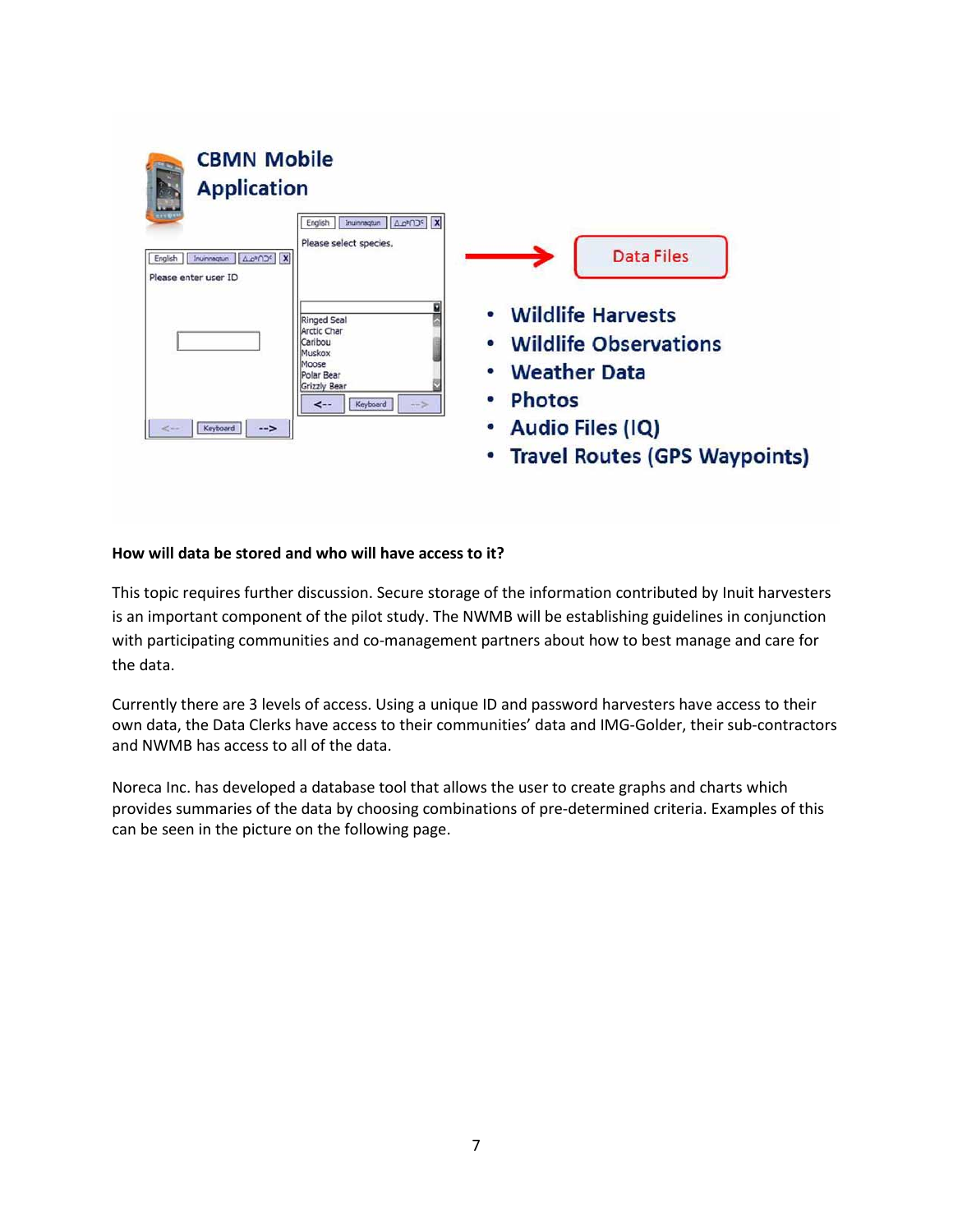

# **How much data was collected?**

The first data was uploaded to the database on February  $2^{nd}$ , 2012. This data was from an Arviat harvester who travelled 60 kilometers and saw two caribou. From February 2<sup>nd</sup>, 2012 until the end of the pilot study data collection period on January  $31<sup>st</sup>$ , 2013 over 8690 harvests and 4111 observations were recorded. This excludes the herd of approximately 90,000 caribou that was observed near Arviat in April 2012.

In Arviat during the pilot study over 1788 harvests were recorded; the most frequently harvested species were caribou, Arctic char, and game birds such as ducks and geese. They also recorded 2442 observations including 35 polar bear.

In Cambridge Bay over 6489 harvests were recorded, the majority were Arctic char. Muskox was also harvested routinely with close to 200 harvests recorded during the year. Cambridge bay recorded 1562 observations, including a pod of 191 Narwhal in October 2012.

In Sanikiluaq, 413 harvests were recorded. Arctic char, ringed seal, eider and eggs were harvested the most often. Sanikiluaq also recorded 107 observations throughout the year.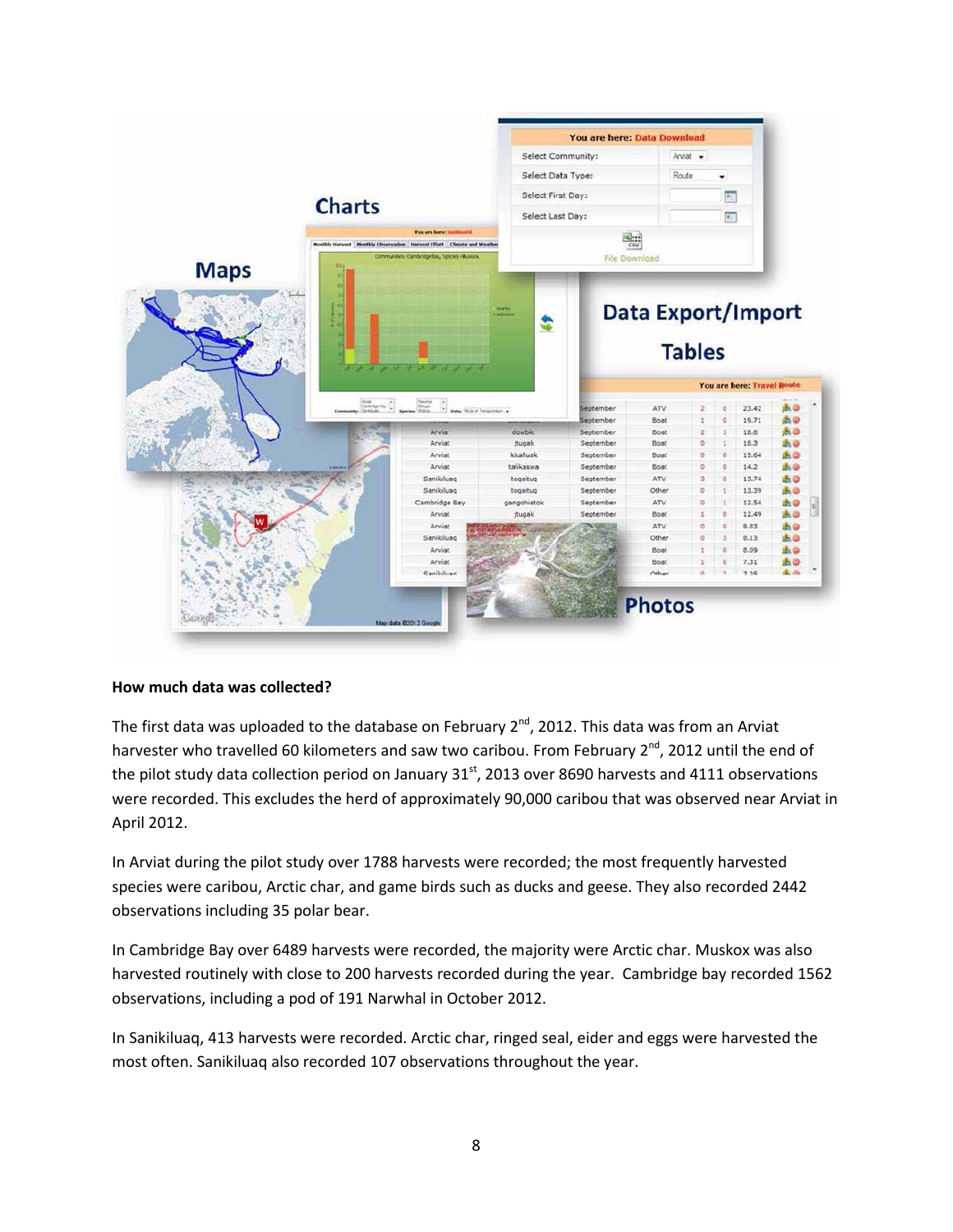

Polar bears at the dump near Arviat

# **What is the value of data?**

Preliminary analysis of the data and monitored species suggests that this data collection method will allow wildlife managers to assist with:

- identification of main harvesting areas for each of the three communities;
- analysis of and seasonal changes in population health;
- identification of seasonal habitat use of selected species;
- estimation of total harvest rates per community and species; and
- identification of migration patterns.

As well, the MESA software can be changed to collect additional data that may be needed to address specific issues in communities. Data might be collected to address public safety concerns of polar bear near communities (see picture above); or caribou migration routes and calving grounds, which can then be protected during the land use planning process. Harvesters could use the MESA to record changes in wildlife populations over time, for example an increase in predators like grizzly bears or wolves; changes in the health of wildlife populations, including documenting new diseases; and changes in habitat including sea ice patterns.

The CBMN wildlife and harvest data collection efforts, including the frequently used audio feature, can help document Inuit oral knowledge as well as patterns of harvesting. Such information can be of critical importance for future land claims negotiations, environmental assessments, resource exploration issues, and land-use planning and development.

The CBMN could play an important role in allowing Government agencies and co-management partners to respond to international claims and to justify current management practices and new management actions. Because the data is available immediately after it is uploaded to the database it can provide the NWMB with the most current information to help in decision making.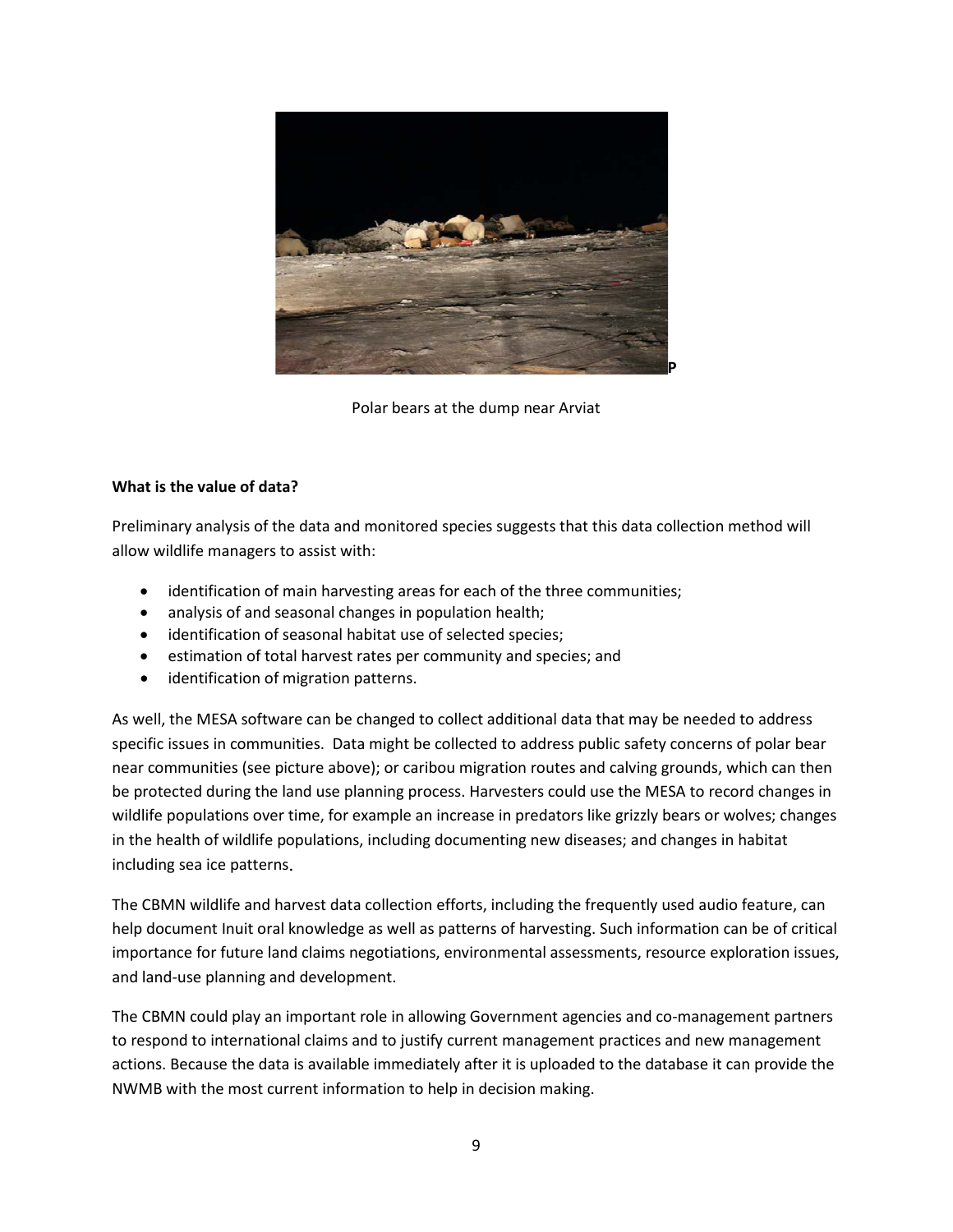Most importantly, this method of data collection allows Inuit to be able to gather oral knowledge and pass on their way of life; to gather historical data for future generations that will allow the youth to protect the wildlife and to show youth in the communities that the traditional ways of life are valued and respected because hunters are collecting the data for use in wildlife management locally, regionally and territorially.

# **Was there a Communications Strategy?**

The NWMB realizes that clear, timely, and open communications between communities, harvesters, and other wildlife management agencies is critical to the success of the study. To this end a communication strategy was developed which includes:

- Maintaining open lines of communication with participating communities and co-management partners;
- Developing and sending monthly newsletters to participating communities and quarterly updates to co-management partners;
- Developing a website for the CBMN which contains information about the pilot study, including a series of frequently asked questions; and
- Holding in-person meetings and workshops (described below).

*Mid–point meetings -* In June and July 2012, in-person meetings were held in all three participating communities to get feedback from participants. Feedback forms were filled out; however, the pilot study was also discussed openly among participants. Overall, the Harvesters and Data Clerks were pleased to be part of the study team, found the project interesting, and believed the work is of value to their communities.

*Wrap-up meetings* - In-person meetings were held in November and December 2012. During these meetings preliminary results were presented, feedback was solicited, and input and suggestions were collected for a future larger scale program. Again feedback from the participants was positive. All harvesters and data clerks said that they would/will continue to participate if the CBMN data collection period were to be extended.

*Public meetings* - a public meeting was held in each of the participating communities in conjunction with the harvester meetings in November/December 2012. Communities were shown a summary of the pilot study including an initial data summary and asked to provide comments/suggestions on the Community – based Monitoring Network. These meetings were well attended and support for the program was strong.

*Co-management partner workshop* - In March 2013, the NWMB hosted a workshop in Iqaluit. Community participants from Arviat and Cambridge Bay attended, as well a representative from both the Arviat and Cambridge Bay HTOs. In addition to community members, over twenty participants, from the Government of Nunavut, Parks Canada, Fisheries and Oceans Canada, Aboriginal Affairs and Northern Development Canada, Environment Canada, Nunavut Tunngavik Incorporated, World Wildlife Fund, IMG - Golder, and Noreca Inc. were present.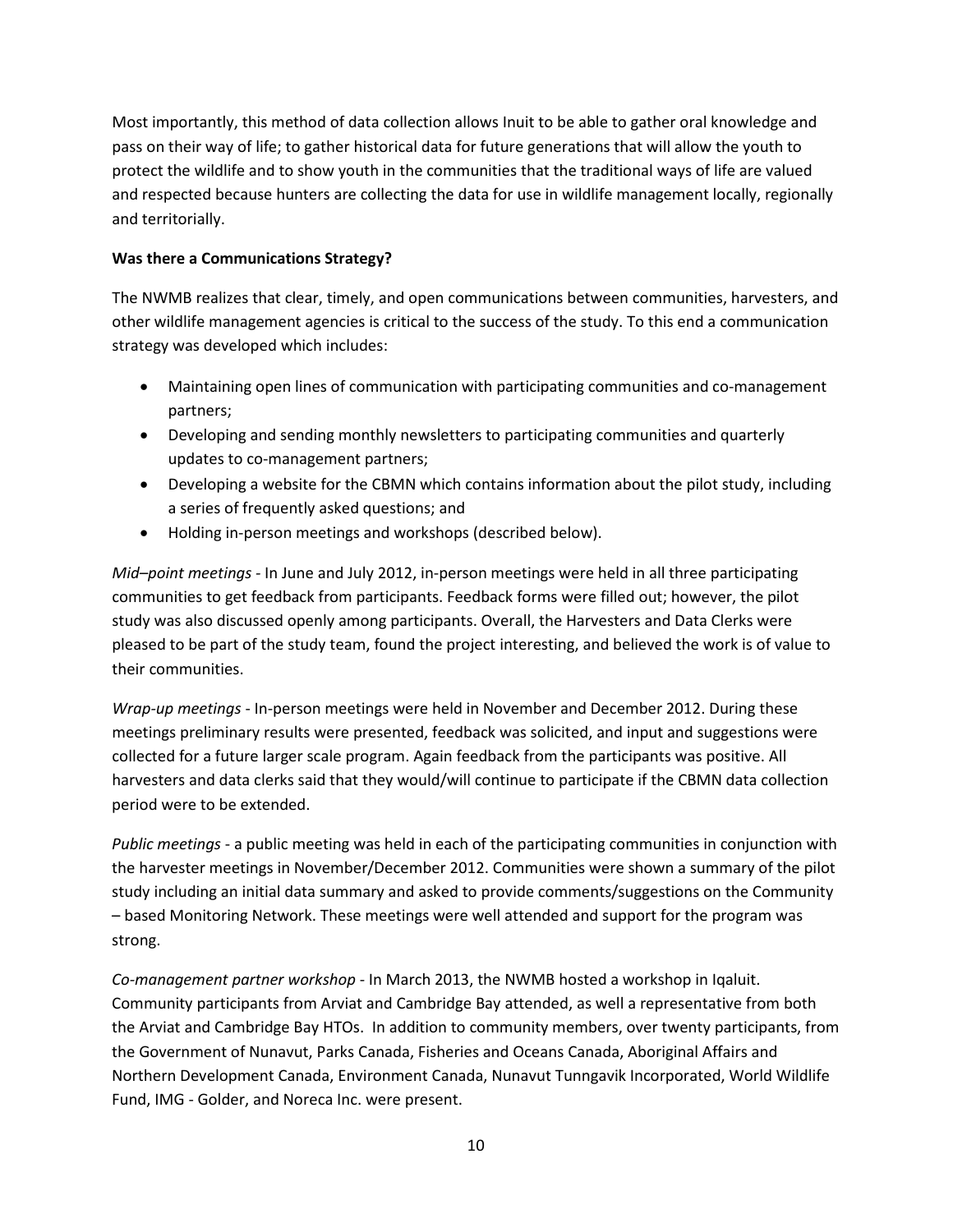The primary objectives of the workshop were to provide a summary of the CBMN Pilot Study to comanagement partners; to find common ground in terms of community based monitoring; and to discuss ways to pool resources in order find a way forward for the CBMN that optimizes opportunities for all comanagement partners.

The workshop was a great success. All co-management partners in attendance expressed support for the continuation of the program and many organizations saw ways in which the CBMN could be combined with other community based monitoring initiates in Nunavut in order to expand the program to other communities (a full summary of the workshop is available from the NWMB).



Participants at the Co-management partner workshop in Iqaluit

"*Harvesters are the best eyes and ears on the land in terms of wildlife management. This program is valuable because it validates their knowledge and relies on them as experts" Paul Irngaut*, NTI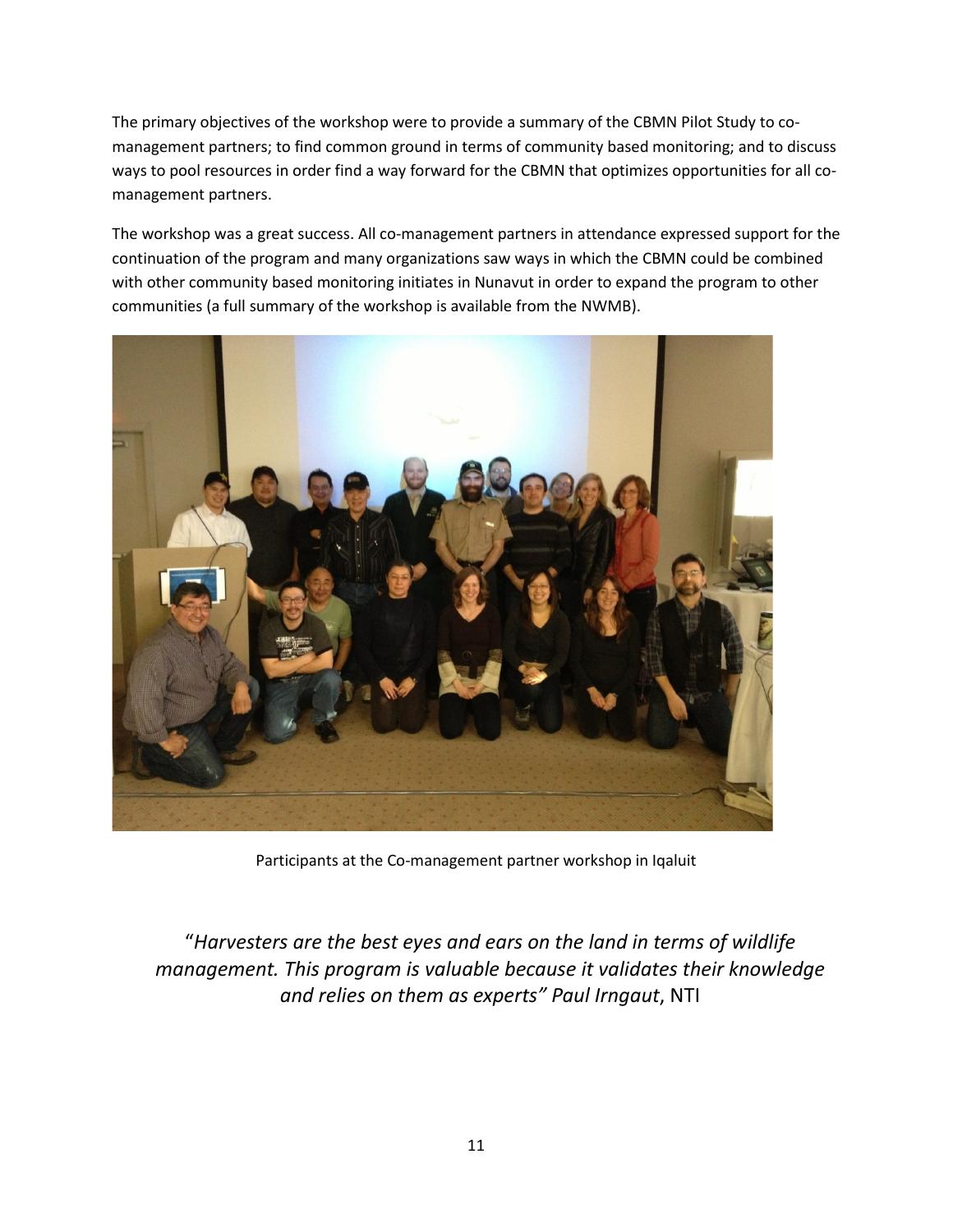#### **What type of feedback has been received?**

Throughout the pilot study feedback from harvesters and community members was positive.

- 100% of harvesters and data clerks currently participating in the study say they would like to continue to be part of the CBMN if the data collection period is extended.
- All communities have additional harvesters who have expressed an interest in becoming part of the CBMN.
- Hunters and Trappers Organizations in all three participating communities are supportive of the project continuing.
- Participants continue to provide helpful suggestions for improvement on everything from software and hardware to communications and project administration.
- All attendees at the co-management partner workshop expressed a strong desire to see this project continue and cited several examples of ways in which data collected from this program would benefit communities and co-management partners in wildlife management. Below are some quotes from CBMN participants.

"We are making a difference because the information collected comes right from the hunter"

"Our feedback is important for future generations"

"It is amazing how one The Wildlife"

"Our participation in this study will help to improve the understanding